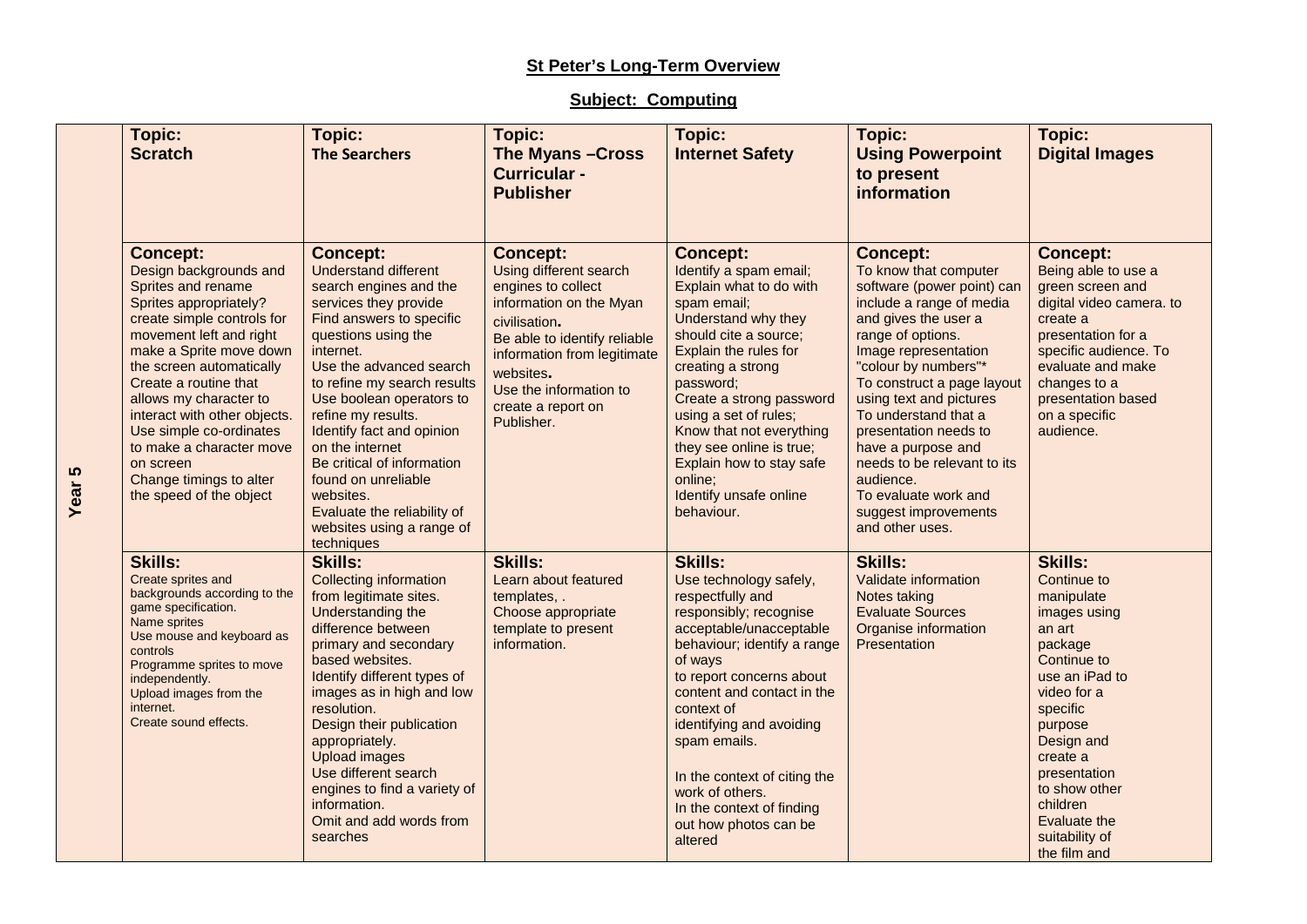|                                                                                                                                                                                                                          | Use boolean operators in<br>their searches.<br>Identify fact or opinion<br>from a range of web<br>based sources.<br>Identify the domain of<br>websites to aid in<br>assessing their reliability<br>Examine dates, writing<br>style and cross reference<br>to assess reliability. |                                                                                                                                                                              | Knowing the<br>consequences of not<br>following online<br>safety rules |                                                                                                                                                                                                                                                              | edit<br>accordingly<br>Use more<br>Sophisticated<br>music<br>software to<br>plan, capture<br>and combine<br>sounds                                                          |
|--------------------------------------------------------------------------------------------------------------------------------------------------------------------------------------------------------------------------|----------------------------------------------------------------------------------------------------------------------------------------------------------------------------------------------------------------------------------------------------------------------------------|------------------------------------------------------------------------------------------------------------------------------------------------------------------------------|------------------------------------------------------------------------|--------------------------------------------------------------------------------------------------------------------------------------------------------------------------------------------------------------------------------------------------------------|-----------------------------------------------------------------------------------------------------------------------------------------------------------------------------|
| <b>Outcome:</b><br>Learn basic computer<br>programming that enable<br>students to create a<br>game.<br>Creativity<br>Knowledge and Skill<br>Computer design<br><b>Understand basic</b><br>programming and<br>algorythms. | <b>Outcome:</b><br>Students will discover how<br>different search engines<br>produce differing results<br>and hits, as well as<br>learning search<br>techniques to give them<br>more accurate results.                                                                           | <b>Outcome:</b><br>To improve student skills<br>on using graphics and<br>shapes and to introduce a<br>new software programme<br>that they can use to<br>present information. | <b>Outcome:</b><br>Create a power-point on<br>on-line safety.          | <b>Outcome:</b><br>Students should know<br>how to develop and refine<br>ideas by bringing together,<br>organising and<br>reorganising text, tables,<br>images and sound as<br>appropriate [for example,<br>desktop publishing,<br>multimedia presentations]. | <b>Outcome:</b><br>To create a video<br>linked to their English<br>topic (Street Child)<br>Students will review what<br>they have done to help<br>them develop their ideas. |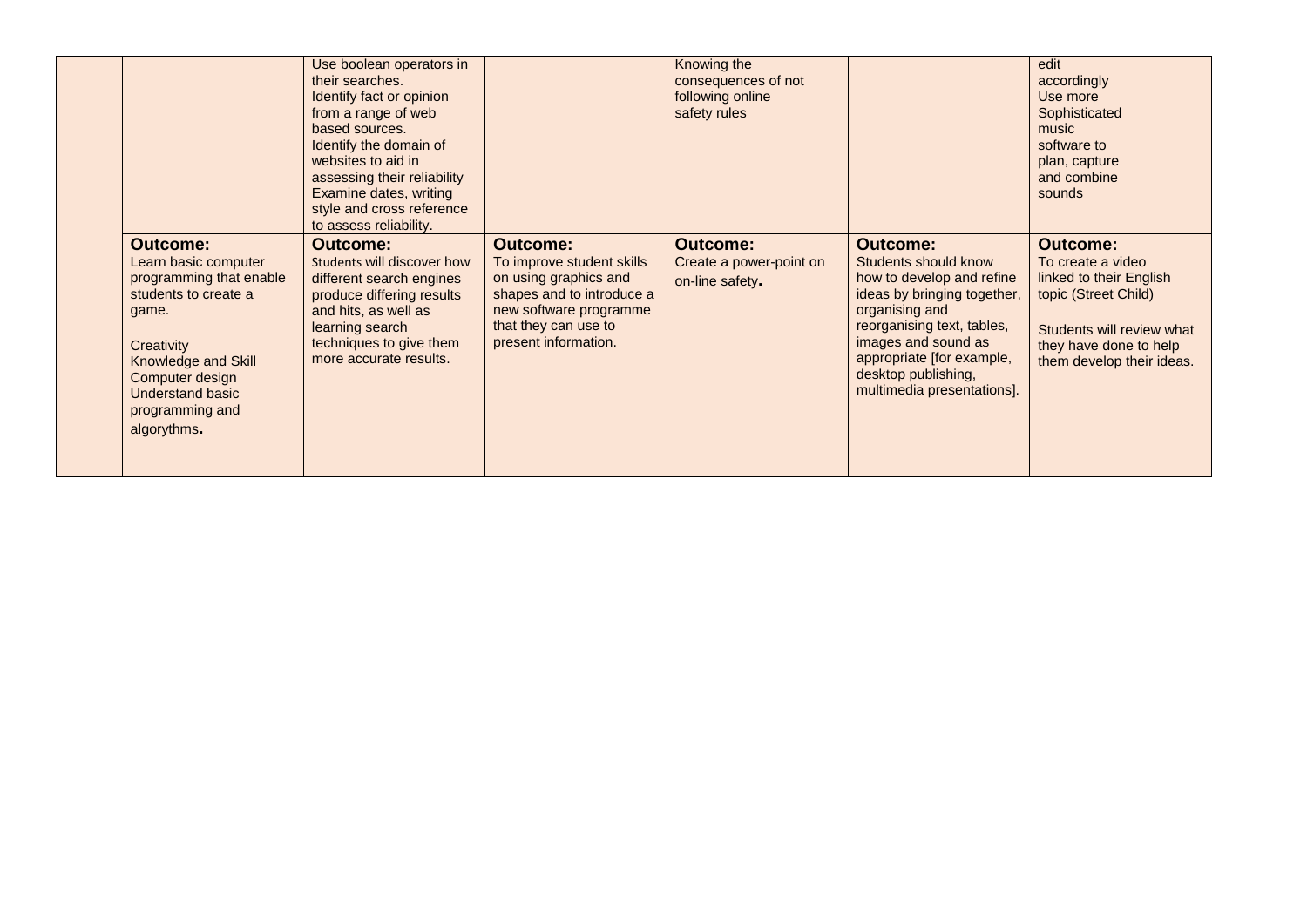|                   | <b>Topic: E-Safety</b>                                                                                                                                                                                                                                                        | Topic:<br>Programming-<br><b>Scratch</b>                                                                                                                                                                                                                                                                                                                                                 | Topic:<br><b>Spreadsheets</b>                                                                                                                             | <b>Topic: SATs</b><br>preparation | <b>Topic: History of</b><br><b>Computers</b>                                                                                                                                                                                                                                                                                                                                                                                                                                                  | <b>Topic: LightBot</b>                                                            |
|-------------------|-------------------------------------------------------------------------------------------------------------------------------------------------------------------------------------------------------------------------------------------------------------------------------|------------------------------------------------------------------------------------------------------------------------------------------------------------------------------------------------------------------------------------------------------------------------------------------------------------------------------------------------------------------------------------------|-----------------------------------------------------------------------------------------------------------------------------------------------------------|-----------------------------------|-----------------------------------------------------------------------------------------------------------------------------------------------------------------------------------------------------------------------------------------------------------------------------------------------------------------------------------------------------------------------------------------------------------------------------------------------------------------------------------------------|-----------------------------------------------------------------------------------|
|                   | <b>Concept:</b><br>• To know what you can<br>share online.<br>• To understand what a<br>positive digital<br>footprint is.<br>• To know what phishing<br>and scams are<br>• To know how to<br>protect yourself<br>online.<br>• To know how to<br>stand up to others<br>online. | <b>Concept:</b><br>• To know how to work<br>through problems and<br>debug and correct errors in<br>programming.<br>. To know how to design,<br>write and debug<br>programs that control or<br>simulate physical<br>systems.<br>. To know how to solve<br>problems by<br>decomposing them into<br>smaller parts and<br>detecting and correcting<br>errors in alogarithms<br>and programs. | Concept:<br>• To know what a<br>spreadsheet is and<br>what it does.<br>• To know what the cells<br>are called.<br>• To know where<br>formulae is entered. | <b>Concept:</b>                   | <b>Concept:</b><br>· understand how<br>computer networks<br>work including the<br>internet;<br>• understand how<br>computer networks<br>can provide multiple<br>services, such as the<br>world wide web;<br>understand the<br>opportunities<br>computer networks<br>offer for<br>communication and<br>collaboration.<br>• understand what a<br>search engine is and<br>how to search using<br>words.<br>• understand how to<br>communicate online<br>• understand the<br>history of computers | <b>Concept:</b><br>· understand the<br>language of<br>directional<br>alogarithms. |
| Year <sub>6</sub> | <b>Skills:</b><br>• Describe ways to<br>keep personal<br>information private<br>online by using safety                                                                                                                                                                        | <b>Skills:</b><br>• Create a background<br>and a sprite<br>•To create a single<br>routine for "Control" of<br>players and enable                                                                                                                                                                                                                                                         | <b>Skills:</b><br>• To enter data into cells<br>and format it<br>• To add borders to<br>tables.<br>• To enter formulae into<br>a spreadsheet and be       | <b>Skills:</b>                    | <b>Skills:</b><br>• To use a search<br>engine to search<br>information on a<br>topic by choosing<br>word order.r                                                                                                                                                                                                                                                                                                                                                                              | <b>Skills:</b><br>• Write a sequence of<br>instructions in short<br>form.         |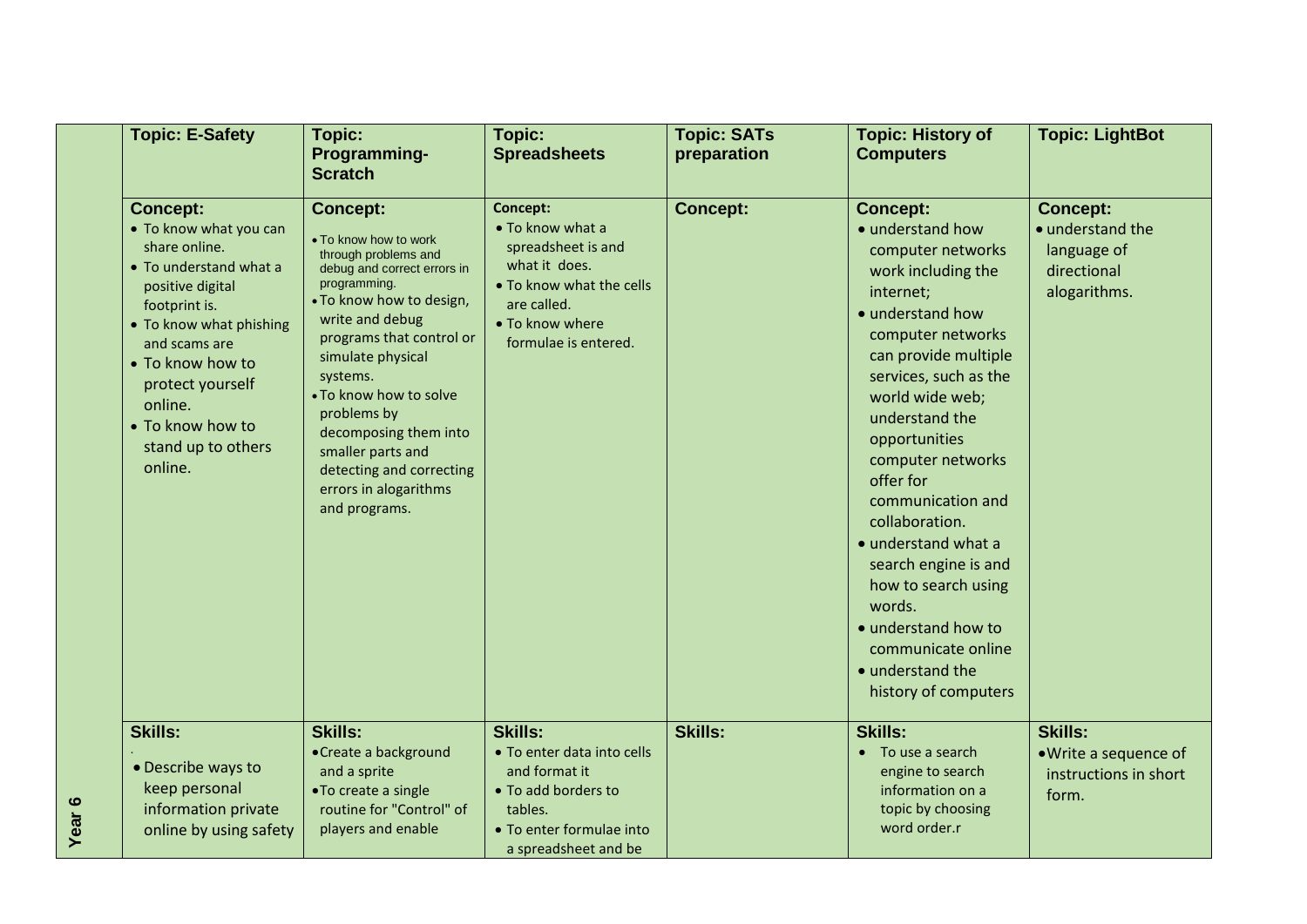| tools and privacy<br>settings.<br>· Describe how to find<br>and ask for help if<br>someone feels<br>unsafe online.<br>• Build positive and<br>healthy online<br>relationships and<br>friendships.<br>• Employing strategies<br>to respond to hurtful<br>online behaviour, in<br>ways that keep<br>children safe and<br>healthy.<br>· Identify sources of<br>support that can help<br>friends and peers if<br>they are experiencing<br>hurtful behaviour<br>online. | objects to interact based<br>on sensing of colours.<br>. To create objects that<br>can be collected by<br>players<br>. To add sounds to<br>objects when they are<br>collected.<br>•To create a routine to<br>keep score throughout a<br>game and end the game<br>when a criteria is met.<br>•To use sequence,<br>selection, repetition in<br>programs<br>. To work with variables.<br>•To improve and assess<br>their own and others'<br>programs. | able to use auto sum<br>and average.<br>• To change data in a<br>spreadsheet to answer<br>'what if?' questions<br>and check predictions.                      |                 | • To save webpages<br>and share them safely<br>eg bookmarks and<br>favourites.<br>To use Powerpoint to<br>present information<br>by using text boxes,<br>adding images and<br>hyperlinks. | •Debug errors in my<br>sequence of<br>instructions.<br>. Write an algorithm.<br>•Debug any problems<br>in algorithms                                                                                                                                             |
|--------------------------------------------------------------------------------------------------------------------------------------------------------------------------------------------------------------------------------------------------------------------------------------------------------------------------------------------------------------------------------------------------------------------------------------------------------------------|----------------------------------------------------------------------------------------------------------------------------------------------------------------------------------------------------------------------------------------------------------------------------------------------------------------------------------------------------------------------------------------------------------------------------------------------------|---------------------------------------------------------------------------------------------------------------------------------------------------------------|-----------------|-------------------------------------------------------------------------------------------------------------------------------------------------------------------------------------------|------------------------------------------------------------------------------------------------------------------------------------------------------------------------------------------------------------------------------------------------------------------|
| <b>Outcome:</b><br>To keep themselves<br>and others safe online<br>and know how to ask<br>for help when they<br>need it.<br>To understand the<br>consequences of what<br>they share online for<br>now and the future.                                                                                                                                                                                                                                              | <b>Outcome:</b><br>To design, write and<br>debug programs that<br>accomplish specific goals,<br>controlling or simulating<br>physical systems.<br>To solve problems by<br>decomposing them into<br>smaller parts and<br>detecting and correcting<br>errors in alogarithms and<br>programs                                                                                                                                                          | <b>Outcome:</b><br>To create their own<br>spreadsheet, and use<br>formulae and symbols to<br>find answers to questions<br>and make presentation<br>look good. | <b>Outcome:</b> | <b>Outcome:</b><br>• To be able to find<br>information on the<br>history of Computers<br>and present on a<br>Powerpoint.                                                                  | <b>Outcome:</b><br>• sequence instructions<br>from the perspective<br>of another<br>• create their own<br>(appropriate)<br>shortened form of<br>instructions<br>• be able to isolate bugs<br>in instructions<br>• 'checking' algorithms<br>before typing them in |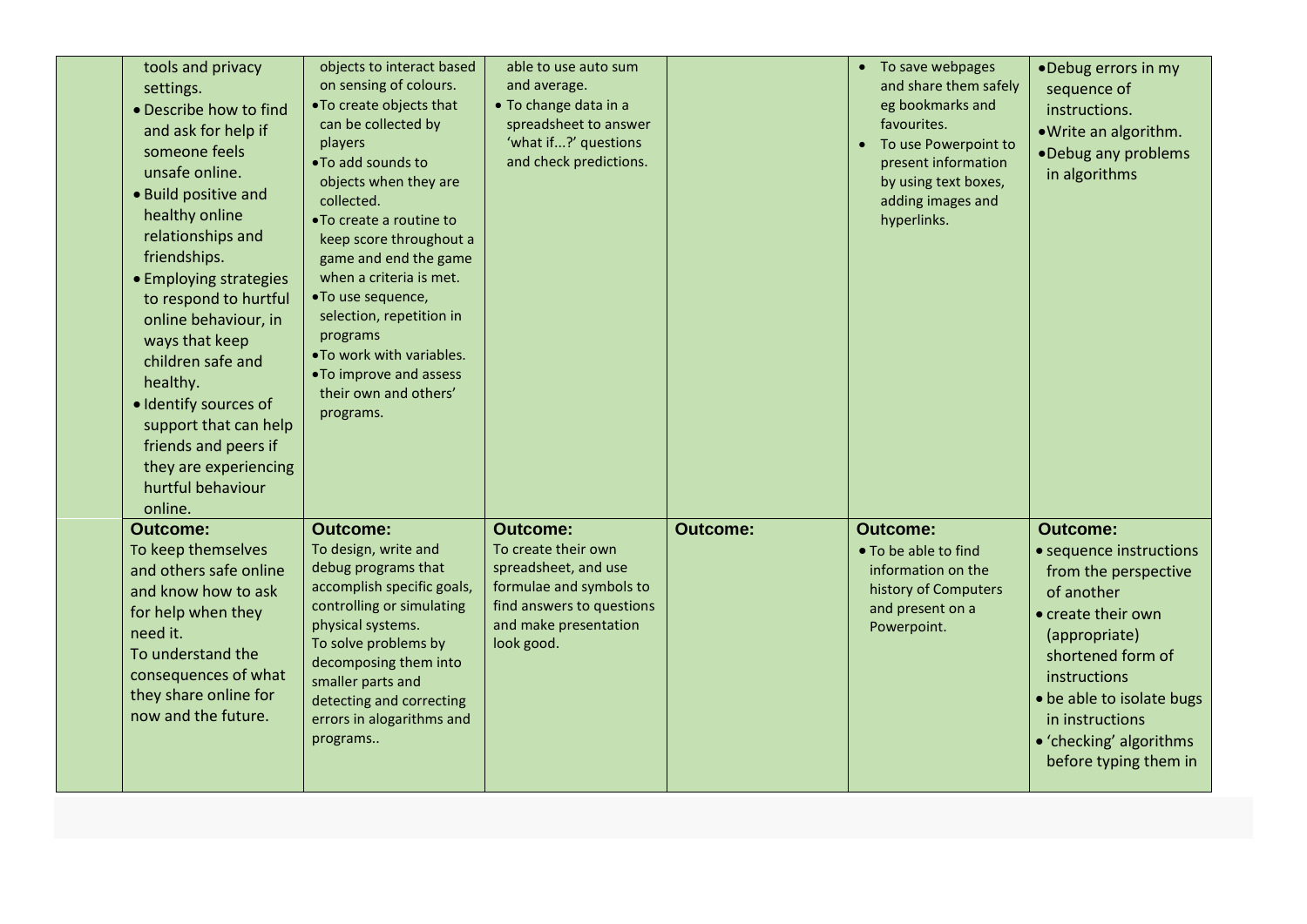| Topic:<br>E-Safety                                                                                                                                                     | Topic:<br>Kodu introduction                                                                                                              | Topic:<br>How a computer<br>works and<br>computer history.                                                                                                                                                                                                                          | Topic:<br><b>Scratch - Creating</b><br>a Pacman style<br>game                                                                                                                                                                                                                                                                                                                                                                                                                                                                                                                                                                                                                                                                                                                                                                                                                            | Topic:<br><b>App Creation</b>                                                                                                                                                                                                                                                                                                                                                                                                                                                                                            | Topic:<br><b>App Creation</b>                                                                                                                                                                                                                                                                                                                                                                                                                                                       |
|------------------------------------------------------------------------------------------------------------------------------------------------------------------------|------------------------------------------------------------------------------------------------------------------------------------------|-------------------------------------------------------------------------------------------------------------------------------------------------------------------------------------------------------------------------------------------------------------------------------------|------------------------------------------------------------------------------------------------------------------------------------------------------------------------------------------------------------------------------------------------------------------------------------------------------------------------------------------------------------------------------------------------------------------------------------------------------------------------------------------------------------------------------------------------------------------------------------------------------------------------------------------------------------------------------------------------------------------------------------------------------------------------------------------------------------------------------------------------------------------------------------------|--------------------------------------------------------------------------------------------------------------------------------------------------------------------------------------------------------------------------------------------------------------------------------------------------------------------------------------------------------------------------------------------------------------------------------------------------------------------------------------------------------------------------|-------------------------------------------------------------------------------------------------------------------------------------------------------------------------------------------------------------------------------------------------------------------------------------------------------------------------------------------------------------------------------------------------------------------------------------------------------------------------------------|
| <b>Knowledge/ Concepts:</b><br>Take notes<br><b>Online Safety</b><br>Social networking<br>Research<br>Presentations<br>Evaluation<br>Text, videos, Images and<br>links | Knowledge/<br><b>Concepts:</b><br>Creativity<br>Knowledge and Skill<br>Computer design<br>Understand<br>algorythms<br>Programme language | Knowledge/<br><b>Concepts:</b><br>What are the main parts<br>of a computer?<br>What is the difference<br>between inputs and<br>outputs?<br>What is an operating<br>system?<br>How does the keyboard<br>work?<br>Relevant people of the<br>computing world.<br>Who was Ada Lovelace? | Knowledge/<br><b>Concepts:</b><br>Design, use and evaluate<br>computational<br>abstractions that model<br>the state and behaviour<br>of real world problems,<br>and physical systems.<br>Understand several key<br>algorithms that reflect<br>computational thinking;<br>use logical reasoning to<br>compare the utility of<br>alternative algorithms for<br>the same problem. Use<br>two or more<br>programming languages,<br>at least one of which is<br>textual, to solve a variety<br>of computational<br>problems; make<br>appropriate use of data<br>structures; design and<br>develop modular<br>programs that use<br>procedures or functions.<br>Understand simple<br>Boolean logic and some<br>of its uses in circuits and<br>programming;<br>understand how numbers<br>can be represented in<br>binary, and be able to<br>carry out simple<br>operations on binary<br>numbers. | Knowledge/<br><b>Concepts:</b><br>Identify when a computer<br>task needs to be broken<br>down (decomposition)<br>Impliment and customise<br>the graphical user<br>interface to meet the<br>needs of the<br>programmer.<br>Use a block based<br>programming language<br>to create a sequence.<br>Use user input in an<br>event driven<br>programming<br>environment.<br>Use variables in an event<br>driven programming<br>environment.<br>Update the app to display<br>the uses score.<br>Start your own app<br>project. | Knowledge/<br><b>Concepts:</b><br>Use user input in a block<br>based programming<br>language<br>Use decomposition to<br>break down your app into<br>more manageable steps.<br>Include variables in your<br>app project.<br>Use user input in a block<br>based programming<br>language to include<br>sequencing and<br>selection.<br>Swap apps with another<br>group and test each out.<br>Leave feedback giving<br>constructive comments<br>on errors and areas for<br>improvement. |
| <b>Skills:</b><br>Usewww.thinkyouknow.co.uk                                                                                                                            | <b>Skills:</b>                                                                                                                           | <b>Skills:</b>                                                                                                                                                                                                                                                                      | <b>Skills:</b>                                                                                                                                                                                                                                                                                                                                                                                                                                                                                                                                                                                                                                                                                                                                                                                                                                                                           | <b>Skills:</b>                                                                                                                                                                                                                                                                                                                                                                                                                                                                                                           | <b>Skills:</b>                                                                                                                                                                                                                                                                                                                                                                                                                                                                      |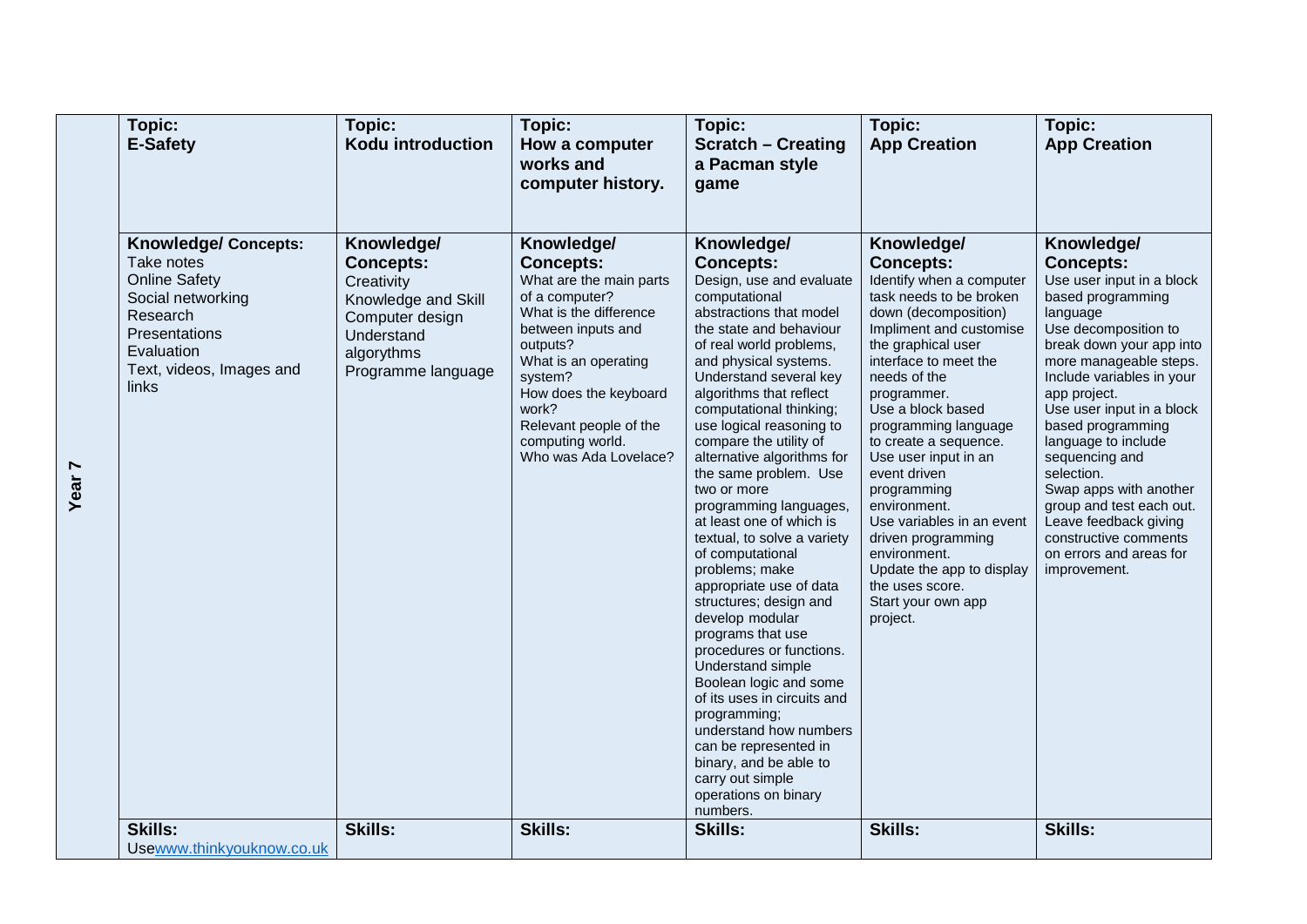| Make notes on social<br>networking and cyber<br>bullying.<br>Information on how young<br>people can stay safe online.<br>Choose one other aspect to<br>research from the page.<br>Identify where to go for help<br>and support when they have<br>concerns about content or<br>contact on the internet or<br>other online technologies | Understand the<br>concepts of creating a<br>basic game.<br>Learn how to create a<br>world and control<br>characters.<br>Learn how to create<br>pathways and scoring<br>systems.<br>Learn how to clone<br>objects.<br>Learn how to use<br>timers in Kodu.<br>How you can include<br>creatables in Kodu. | Be able to identify the<br>main parts of a<br>computer.<br>Explain the purpose of<br>each computer part.<br>To understand the<br>importance of the<br>computer parts and their<br>necessity to computer<br>function.<br>Identify the differencies<br>between inputs and<br>outputs.<br>Gain knowledge on<br>relevant people of the<br>computing world.<br>Be able to compare<br>different operating<br>systems.<br>To learn the functions of<br>a keyboard. | Understand how to use<br>algorythims.<br>Design and create their<br>own game.<br>Improve game design<br>vocabulary.<br>Independently, create<br>another level to their<br>game.<br>Be able to debug game<br>problems.<br>Test out eachothers<br>games and give<br>constructive feedback. | Develop skills in block<br>based programming.<br>Understand the process<br>of event driven<br>programms.<br>Develop skills in<br>debugging and solving<br>problems.<br>Be able to use the<br>correct terminology when<br>referring to app<br>development. | Understand that block<br>based programming can<br>only be done in<br>sequence.<br>Understand the<br>importance of<br>decomposition and using<br>it in their approach to app<br>devellpment.<br>Developing app creation<br>skills to create more<br>app's independently. |
|---------------------------------------------------------------------------------------------------------------------------------------------------------------------------------------------------------------------------------------------------------------------------------------------------------------------------------------|--------------------------------------------------------------------------------------------------------------------------------------------------------------------------------------------------------------------------------------------------------------------------------------------------------|-------------------------------------------------------------------------------------------------------------------------------------------------------------------------------------------------------------------------------------------------------------------------------------------------------------------------------------------------------------------------------------------------------------------------------------------------------------|------------------------------------------------------------------------------------------------------------------------------------------------------------------------------------------------------------------------------------------------------------------------------------------|-----------------------------------------------------------------------------------------------------------------------------------------------------------------------------------------------------------------------------------------------------------|-------------------------------------------------------------------------------------------------------------------------------------------------------------------------------------------------------------------------------------------------------------------------|
| <b>Outcome:</b><br>Understand a range of ways<br>to use technology safely,<br>respectfully, responsibly and<br>securely, including protecting<br>their online identity and<br>privacy; recognise<br>inappropriate content,<br>contact and conduct and<br>know how to report concerns                                                  | <b>Outcome:</b><br>Understand key<br>algorythms that reflect<br>computational<br>thinking.<br>Design and develop<br>modular programmes<br>that uses procedures<br>and functions.                                                                                                                       | <b>Outcome:</b><br>To understand the<br>important parts of a<br>computer and how a<br>computer works.<br>Gain knowledge on the<br>history of computers and<br>the people who invented<br>them.                                                                                                                                                                                                                                                              | <b>Outcome:</b><br>Be able to design their<br>own game and<br>understand how to<br>correct errors.                                                                                                                                                                                       | <b>Outcome:</b><br>Understand the<br>process of app<br>development.                                                                                                                                                                                       | <b>Outcome:</b><br>Create their own<br>app on code.org                                                                                                                                                                                                                  |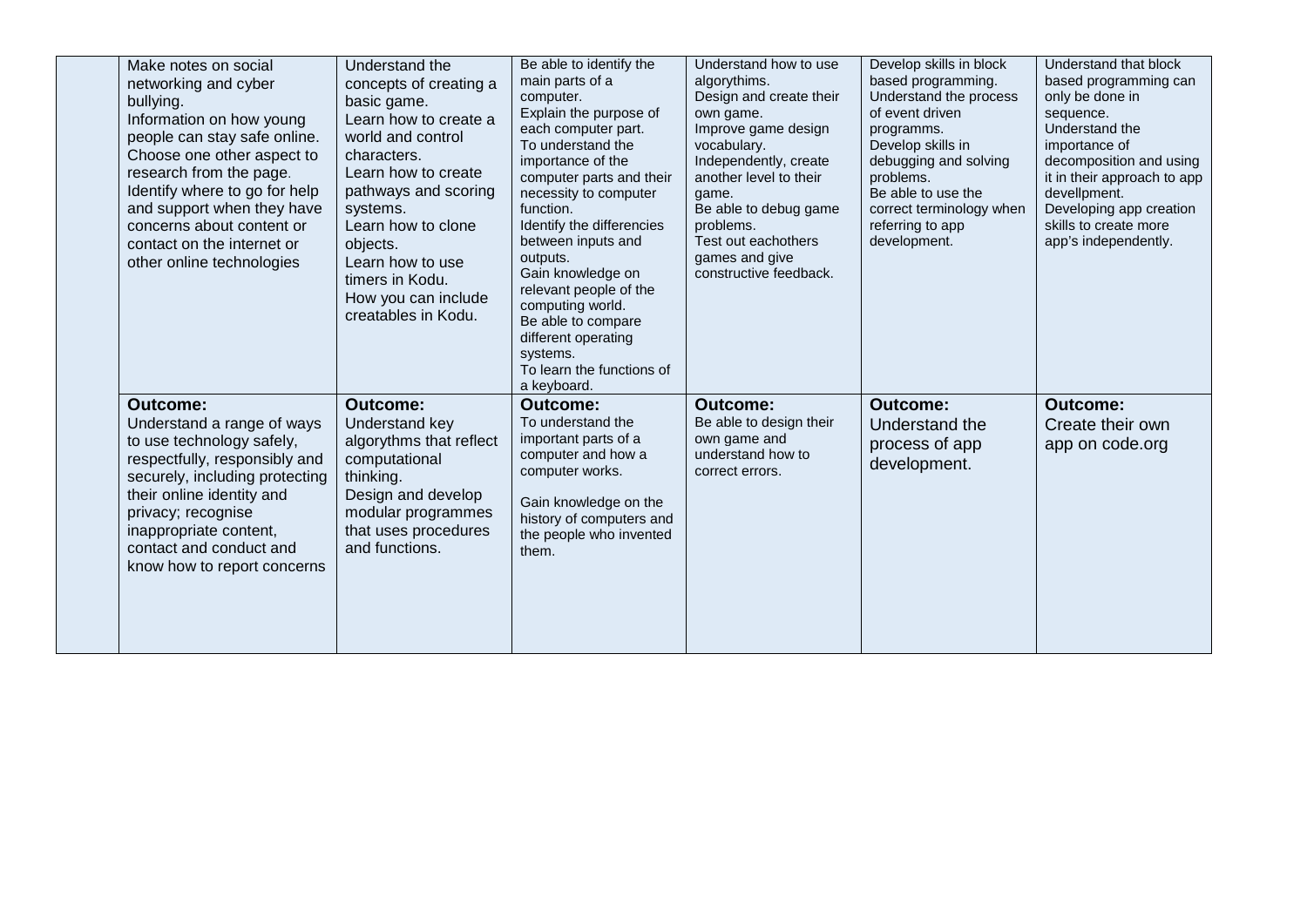| Topic:                                                                                                                                                                                                                                                                                                                                                                                                                                                                                                                                                                                                                                                          | Topic:                                                                                                                                                                                                                                                                                                                                                                                                                                                                                                                                                                                                                                                                                                                                                                                                                                                                                                                          | <b>Topic:</b>                                                                                                                                                                                                                                                                                                                                     | Topic:                                                                                                                                                                                                                                                                                                                                                                                                                                                                                                                                                                                                                                                                                                                                                                                                                           | Topic:                                                                                                                                                                                                                                                                                                                                                                                                                                                                                                                                                                                                                                 | Topic:                                                                                                                                                                                                                                                                                                                                                                                                                                                                                                                                                                                                                                                                                                                                                                                                                                                                                                                                                                        |
|-----------------------------------------------------------------------------------------------------------------------------------------------------------------------------------------------------------------------------------------------------------------------------------------------------------------------------------------------------------------------------------------------------------------------------------------------------------------------------------------------------------------------------------------------------------------------------------------------------------------------------------------------------------------|---------------------------------------------------------------------------------------------------------------------------------------------------------------------------------------------------------------------------------------------------------------------------------------------------------------------------------------------------------------------------------------------------------------------------------------------------------------------------------------------------------------------------------------------------------------------------------------------------------------------------------------------------------------------------------------------------------------------------------------------------------------------------------------------------------------------------------------------------------------------------------------------------------------------------------|---------------------------------------------------------------------------------------------------------------------------------------------------------------------------------------------------------------------------------------------------------------------------------------------------------------------------------------------------|----------------------------------------------------------------------------------------------------------------------------------------------------------------------------------------------------------------------------------------------------------------------------------------------------------------------------------------------------------------------------------------------------------------------------------------------------------------------------------------------------------------------------------------------------------------------------------------------------------------------------------------------------------------------------------------------------------------------------------------------------------------------------------------------------------------------------------|----------------------------------------------------------------------------------------------------------------------------------------------------------------------------------------------------------------------------------------------------------------------------------------------------------------------------------------------------------------------------------------------------------------------------------------------------------------------------------------------------------------------------------------------------------------------------------------------------------------------------------------|-------------------------------------------------------------------------------------------------------------------------------------------------------------------------------------------------------------------------------------------------------------------------------------------------------------------------------------------------------------------------------------------------------------------------------------------------------------------------------------------------------------------------------------------------------------------------------------------------------------------------------------------------------------------------------------------------------------------------------------------------------------------------------------------------------------------------------------------------------------------------------------------------------------------------------------------------------------------------------|
| <b>E-safety, Security</b>                                                                                                                                                                                                                                                                                                                                                                                                                                                                                                                                                                                                                                       | <b>JavaScript</b>                                                                                                                                                                                                                                                                                                                                                                                                                                                                                                                                                                                                                                                                                                                                                                                                                                                                                                               | How data is                                                                                                                                                                                                                                                                                                                                       | <b>Web Design - Html</b>                                                                                                                                                                                                                                                                                                                                                                                                                                                                                                                                                                                                                                                                                                                                                                                                         | Introduction to                                                                                                                                                                                                                                                                                                                                                                                                                                                                                                                                                                                                                        | <b>Project Based</b>                                                                                                                                                                                                                                                                                                                                                                                                                                                                                                                                                                                                                                                                                                                                                                                                                                                                                                                                                          |
| and Digital                                                                                                                                                                                                                                                                                                                                                                                                                                                                                                                                                                                                                                                     |                                                                                                                                                                                                                                                                                                                                                                                                                                                                                                                                                                                                                                                                                                                                                                                                                                                                                                                                 | represented in                                                                                                                                                                                                                                                                                                                                    |                                                                                                                                                                                                                                                                                                                                                                                                                                                                                                                                                                                                                                                                                                                                                                                                                                  | <b>Python</b>                                                                                                                                                                                                                                                                                                                                                                                                                                                                                                                                                                                                                          | Game                                                                                                                                                                                                                                                                                                                                                                                                                                                                                                                                                                                                                                                                                                                                                                                                                                                                                                                                                                          |
| <b>Footprints</b>                                                                                                                                                                                                                                                                                                                                                                                                                                                                                                                                                                                                                                               |                                                                                                                                                                                                                                                                                                                                                                                                                                                                                                                                                                                                                                                                                                                                                                                                                                                                                                                                 | computers - Binary                                                                                                                                                                                                                                                                                                                                |                                                                                                                                                                                                                                                                                                                                                                                                                                                                                                                                                                                                                                                                                                                                                                                                                                  |                                                                                                                                                                                                                                                                                                                                                                                                                                                                                                                                                                                                                                        |                                                                                                                                                                                                                                                                                                                                                                                                                                                                                                                                                                                                                                                                                                                                                                                                                                                                                                                                                                               |
|                                                                                                                                                                                                                                                                                                                                                                                                                                                                                                                                                                                                                                                                 |                                                                                                                                                                                                                                                                                                                                                                                                                                                                                                                                                                                                                                                                                                                                                                                                                                                                                                                                 |                                                                                                                                                                                                                                                                                                                                                   |                                                                                                                                                                                                                                                                                                                                                                                                                                                                                                                                                                                                                                                                                                                                                                                                                                  |                                                                                                                                                                                                                                                                                                                                                                                                                                                                                                                                                                                                                                        |                                                                                                                                                                                                                                                                                                                                                                                                                                                                                                                                                                                                                                                                                                                                                                                                                                                                                                                                                                               |
| <b>Concept:</b><br><b>Understand simple Boolean</b><br>logic and some of its uses in<br>circuits and programming;<br><b>2 Understand the hardware</b><br>and software components<br>that make up computer<br>systems, and how they<br>communicate with one<br>another and other systems.<br><b>Understand how</b><br>instructions are stored and<br>executed within a computer<br>system; Understand a range<br>of ways to use technology<br>safely, respectfully,<br>responsibly and securely,<br>including protecting their<br>online identity and privacy,<br>recognise inappropriate<br>content, contact and<br>conduct and know how to<br>report concerns. | <b>Concept:</b><br>Design, use and evaluate<br>computational<br>abstractions that model<br>the state and behaviour of<br>real world problems, and<br>physical systems.<br>Understand several key<br>algorithms that reflect<br>computational thinking;<br>use logical reasoning to<br>compare the utility of<br>alternative algorithms for<br>the same problem.<br>Use two or more<br>programming languages,<br>at least one of which is<br>textual, to solve a variety<br>of computational<br>problems; make<br>appropriate use of data<br>structures; design and<br>develop modular<br>programs that use<br>procedures or functions.<br>Understand simple<br>Boolean logic and some of<br>its uses in circuits and<br>programming Understand<br>how instructions are<br>stored and executed<br>within a computer system;<br>understand how date of<br>various types can be<br>represented and<br>manipulate digitally, in the | <b>Concept:</b><br>Understand how numbers<br>can be represented in<br>binary, and be able to<br>carry out simple<br>operations on binary<br>numbers.<br>Understand how date of<br>various types can be<br>represented and<br>manipulate digitally, in the<br>form of binary digits.<br>Understand how numbers<br>can be represented in<br>Binary. | <b>Concept:</b><br>Design, use and evaluate<br>computational<br>abstractions that model<br>the state and behaviour of<br>real world problems, and<br>physical systems.<br>Understand several key<br>algorithms that reflect<br>computational thinking;<br>use logical reasoning to<br>compare the utility of<br>alternative algorithms for<br>the same problem.<br>Use two or more<br>programming languages,<br>at least one of which is<br>textual, to solve a variety<br>of computational<br>problems; make<br>appropriate use of data<br>structures; design and<br>develop modular<br>programs that use<br>procedures or functions.<br>Undertake creating<br>projects that involve<br>selecting, using and<br>combining multiple<br>applications preferably<br>across a range of devices,<br>to achieve challenging<br>goals. | <b>Concept:</b><br>Design, use and evaluate<br>computational<br>abstractions that model<br>the state and behaviour of<br>real world problems, and<br>physical systems.<br>Understand several key<br>algorithms that reflect<br>computational thinking;<br>use logical reasoning to<br>compare the utility of<br>alternative algorithms for<br>the same problem.<br>Use two or more<br>programming languages,<br>at least one of which is<br>textual, to solve a variety<br>of computational<br>problems; make<br>appropriate use of data<br>structures; design and<br>develop modular<br>programs that use<br>procedures or functions. | <b>Concept:</b><br>Design, use and evaluate<br>computational abstractions<br>that model the state and<br>behaviour of real world<br>problems, and physical<br>systems.<br><b>2 Understand several key</b><br>algorithms that reflect<br>computational thinking; use<br>logical reasoning to compare<br>the utility of alternative<br>algorithms for the same<br>problem.<br><b>2</b> Use two or more<br>programming languages, at<br>least one of which is textual,<br>to solve a variety of<br>computational problems;<br>make appropriate use of<br>data structures; design and<br>develop modular programs<br>that use procedures or<br>functions.<br><b>Understand simple Boolean</b><br>logic and some of its uses in<br>circuits and programming;<br>Undertake creating projects<br>that involve selecting, using<br>and combining multiple<br>applications preferably<br>across a range of devices, to<br>achieve challenging goals.<br>Create, re-use, revise and re- |
|                                                                                                                                                                                                                                                                                                                                                                                                                                                                                                                                                                                                                                                                 | form of binary digits.<br>Undertake creating<br>projects that involve                                                                                                                                                                                                                                                                                                                                                                                                                                                                                                                                                                                                                                                                                                                                                                                                                                                           |                                                                                                                                                                                                                                                                                                                                                   |                                                                                                                                                                                                                                                                                                                                                                                                                                                                                                                                                                                                                                                                                                                                                                                                                                  |                                                                                                                                                                                                                                                                                                                                                                                                                                                                                                                                                                                                                                        | purpose digital artefacts for<br>a given audience with                                                                                                                                                                                                                                                                                                                                                                                                                                                                                                                                                                                                                                                                                                                                                                                                                                                                                                                        |
|                                                                                                                                                                                                                                                                                                                                                                                                                                                                                                                                                                                                                                                                 |                                                                                                                                                                                                                                                                                                                                                                                                                                                                                                                                                                                                                                                                                                                                                                                                                                                                                                                                 |                                                                                                                                                                                                                                                                                                                                                   |                                                                                                                                                                                                                                                                                                                                                                                                                                                                                                                                                                                                                                                                                                                                                                                                                                  |                                                                                                                                                                                                                                                                                                                                                                                                                                                                                                                                                                                                                                        | attention to                                                                                                                                                                                                                                                                                                                                                                                                                                                                                                                                                                                                                                                                                                                                                                                                                                                                                                                                                                  |

## **Year 8**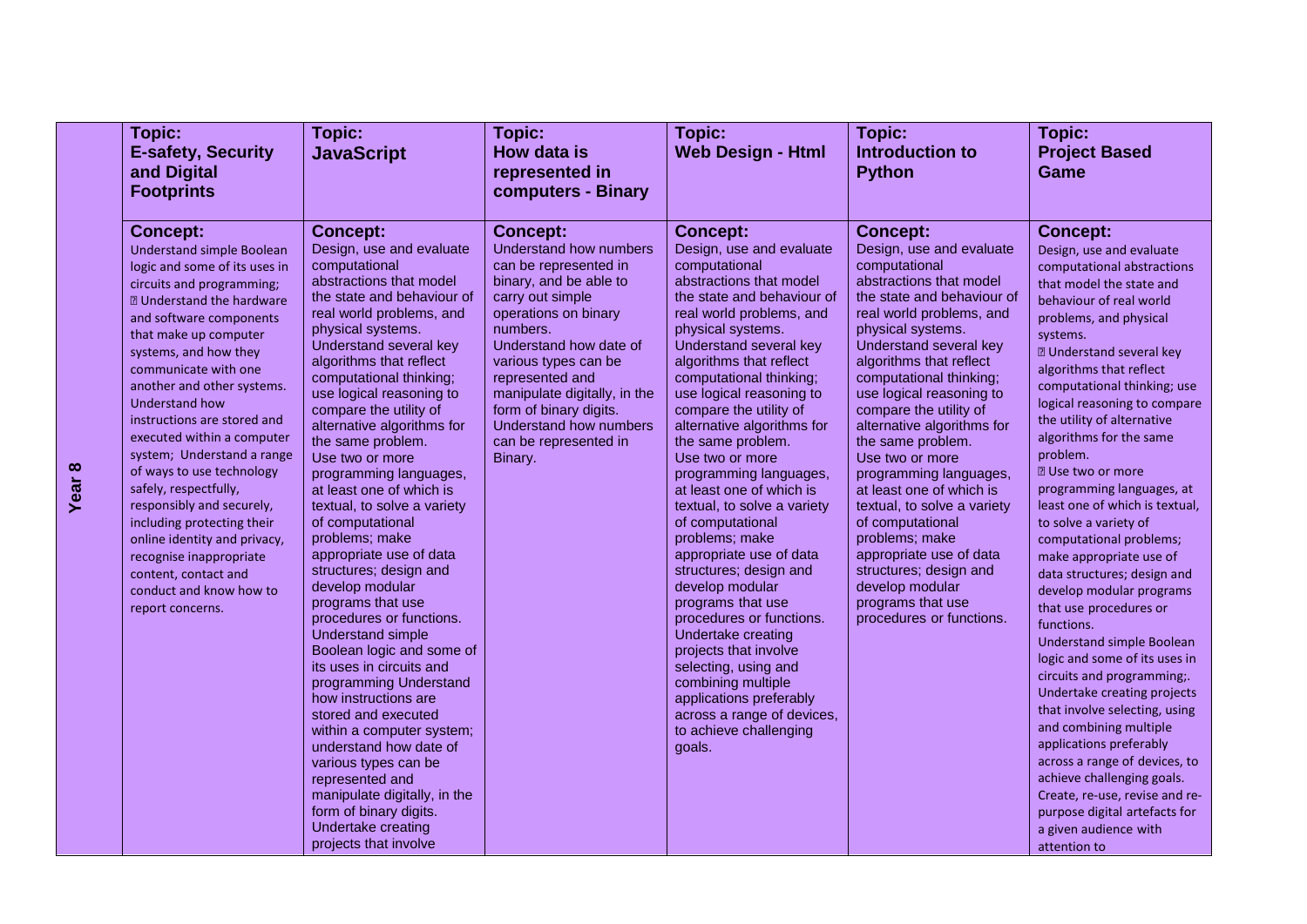|                                                                                                                                                                                                                                                                                                                                                                                                                                                                                                                                                                                                                                                                  | selecting, using and<br>combining multiple<br>applications preferably<br>across a range of devices,<br>to achieve challenging<br>goals.                                                                                                                                                                                                                                                                                                                                                                                                                         |                                                                                                                                                                              |                                                                                                                                                                                                                                                                    |                                                                                                                                       | trustworthiness, design and<br>usability.<br>Understand a range of ways<br>to use technology safely,<br>respectfully, responsibly and<br>securely, including<br>protecting their online<br>identity and privacy,<br>recognise inappropriate<br>content, contact and<br>conduct and know how to<br>report concerns                                                                                                                                                                                                                                                                                                                             |
|------------------------------------------------------------------------------------------------------------------------------------------------------------------------------------------------------------------------------------------------------------------------------------------------------------------------------------------------------------------------------------------------------------------------------------------------------------------------------------------------------------------------------------------------------------------------------------------------------------------------------------------------------------------|-----------------------------------------------------------------------------------------------------------------------------------------------------------------------------------------------------------------------------------------------------------------------------------------------------------------------------------------------------------------------------------------------------------------------------------------------------------------------------------------------------------------------------------------------------------------|------------------------------------------------------------------------------------------------------------------------------------------------------------------------------|--------------------------------------------------------------------------------------------------------------------------------------------------------------------------------------------------------------------------------------------------------------------|---------------------------------------------------------------------------------------------------------------------------------------|-----------------------------------------------------------------------------------------------------------------------------------------------------------------------------------------------------------------------------------------------------------------------------------------------------------------------------------------------------------------------------------------------------------------------------------------------------------------------------------------------------------------------------------------------------------------------------------------------------------------------------------------------|
| <b>Skills:</b><br>Research why LAN (Local<br>area networks) are different<br>to the internet<br>Create a research document<br>on the following.<br><b>Use</b><br>www.thinkyouknow.co.uk to<br>aid your research further.<br>Explain that the document is<br>going to explain what goes<br>on in the digital world<br>around us and how to stay<br>safe with it.<br>What are your rights and<br>responsibilities in a digital<br>world?<br>How can you use social<br>networks safely and<br>responsibly?<br>What should you avoid<br>doing?<br>Share presentations to class.<br>Embed images and videos<br>into their presentations<br>where ever it is possible. | <b>Skills:</b><br>Understand the<br>hardware and software<br>componants that make<br>up computer systems.<br>Understand how<br>instructions are stored<br>and executed in<br>computer systems.<br>Recodnise<br>inappropriate use and<br>how report it<br>accordingly.<br>Continue to work through<br>the code academy course at<br>children's own pace. If<br>someone becomes stuck on<br>something that is not easily<br>resolved by the teacher then<br>share with the whole class<br>and problem solve together.<br>Share work at the end of the<br>meeting. | <b>Skills:</b><br>Learn how to use binary to<br>design and edit computer<br>programms.<br><b>Understand binary</b><br>sequencing.<br>Understand different<br>coding systems. | <b>Skills:</b><br>Design their own Webpage.<br>Understand several key<br>algorithms that reflect<br>computational thinking.<br>use logical reasoning to<br>compare algorithms.<br>Learn different types of<br>syntax and use them to<br>develop web pages further. | <b>Skills:</b><br><b>Understand basic</b><br>programming skills in<br>Python.<br>Declare a variable; Write<br>comments within Python. | <b>Skills:</b><br>This term the brief is to<br>create a game for year 5 in<br>groups of 3 or 4. They may<br>use any of the different<br>programming languages that<br>they have come across<br>scratch, kodu, python and<br>javascript.<br>It needs to:<br>Be programmed<br>Be suitable for year 5<br>Have an instruction booklet<br>Have a game front cover<br>Have an advert to advertise<br>their game<br>Have undergone thorough<br>testing.<br><b>Optional extras:</b><br><b>图 Have an interview for a</b><br>one show style program<br>about the launch of your<br>new game.<br>Create a supporting website<br>Create a supporting app. |
| <b>Outcome:</b><br>To understand how a<br>computer works and the<br>communication system<br>that it uses to carryout<br>actions.                                                                                                                                                                                                                                                                                                                                                                                                                                                                                                                                 | Outcome:<br>To be able to do basic<br>computer programming using<br>JavaScript.                                                                                                                                                                                                                                                                                                                                                                                                                                                                                 | <b>Outcome:</b><br>To understand different<br>types of coding systems.                                                                                                       | <b>Outcome:</b><br>Create your own webpage<br>using html 5. Model<br>finding the Html traning<br>webpage. And begin the<br>training.                                                                                                                               | Outcome:<br>To understand and use<br>algorythims to create a<br>webpage.                                                              | Outcome:<br>Be able to create a game<br>using code.org                                                                                                                                                                                                                                                                                                                                                                                                                                                                                                                                                                                        |